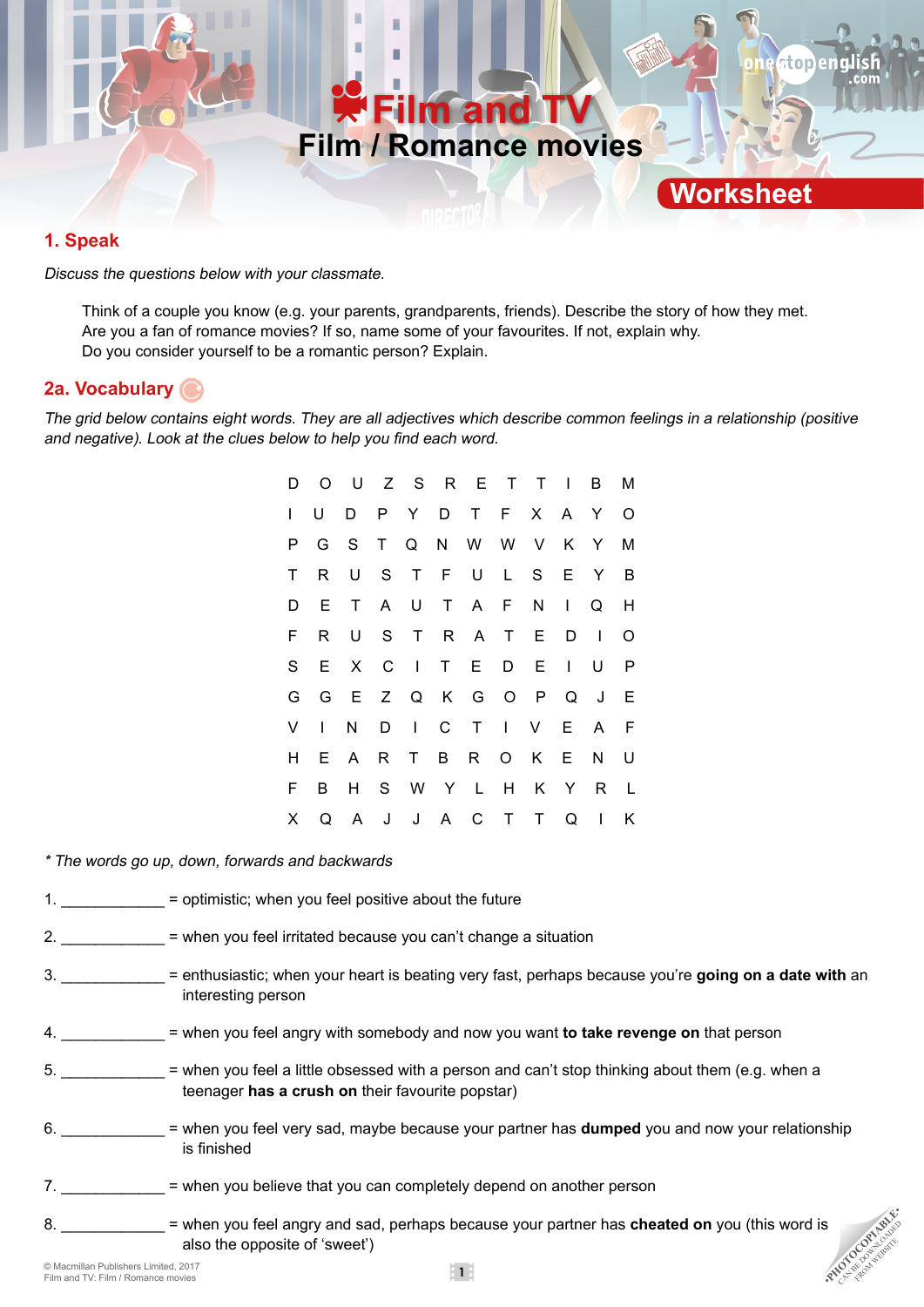## **Im and Film / Romance movies**

## **Worksheet**

toner

**PHOTOCOPIABLE** FROM WEBSITE

## **2b. Vocabulary**

The previous exercise contains five expressions for talking about relationships. Match each expression to its definition.

| Expression                       | Definition                                                                                     |
|----------------------------------|------------------------------------------------------------------------------------------------|
| 1. To go on a date with somebody | A. To tell your partner that you want to finish the<br>relationship                            |
| 2. To take revenge on somebody   | B. To be in a relationship with somebody but having a<br>secret affair with a different person |
| 3. To have a crush on somebody   | C. To do something bad to a person because in the past<br>he/she did something bad to you      |
| 4. To dump somebody              | D. To have a romantic meeting with somebody (e.g. going<br>to the cinema or a restaurant)      |
| 5. To cheat on somebody          | E. To find somebody very attractive and dream about<br>having him/her as your partner          |

### **3. Listen and speak**

Watch the trailer for Paper Towns, a movie about teenage love. Listen carefully and then answer the questions below.

#### www.youtube.com/watch?v=rFGiHm5WMLk

- a. Why does the girl enter the boy's bedroom?
- b. Why does the girl want to take revenge on her ex-boyfriend?
- c. When the girl disappears, what does she leave for the boy?
- d. What does the girl believe about risks?

#### Discuss with your classmate:

It is said that teenagers fall in love very easily. Describe a teenage love story, perhaps from your own experience or

somebody you know.

Do you think it's possible for a relationship to last and remain happy if the two people meet when they are still

teenagers? Explain.

Would this trailer convince you to see the movie? Explain.

#### **4a. Read**

The text below describes the experience of online dating apps. It is missing ten words. First, read the text but don't fill in

the gaps. In pairs, decide the answers to the questions below.

- a. How does the writer's dating life compare to her childhood expectations?
- b. How did she meet Leo?

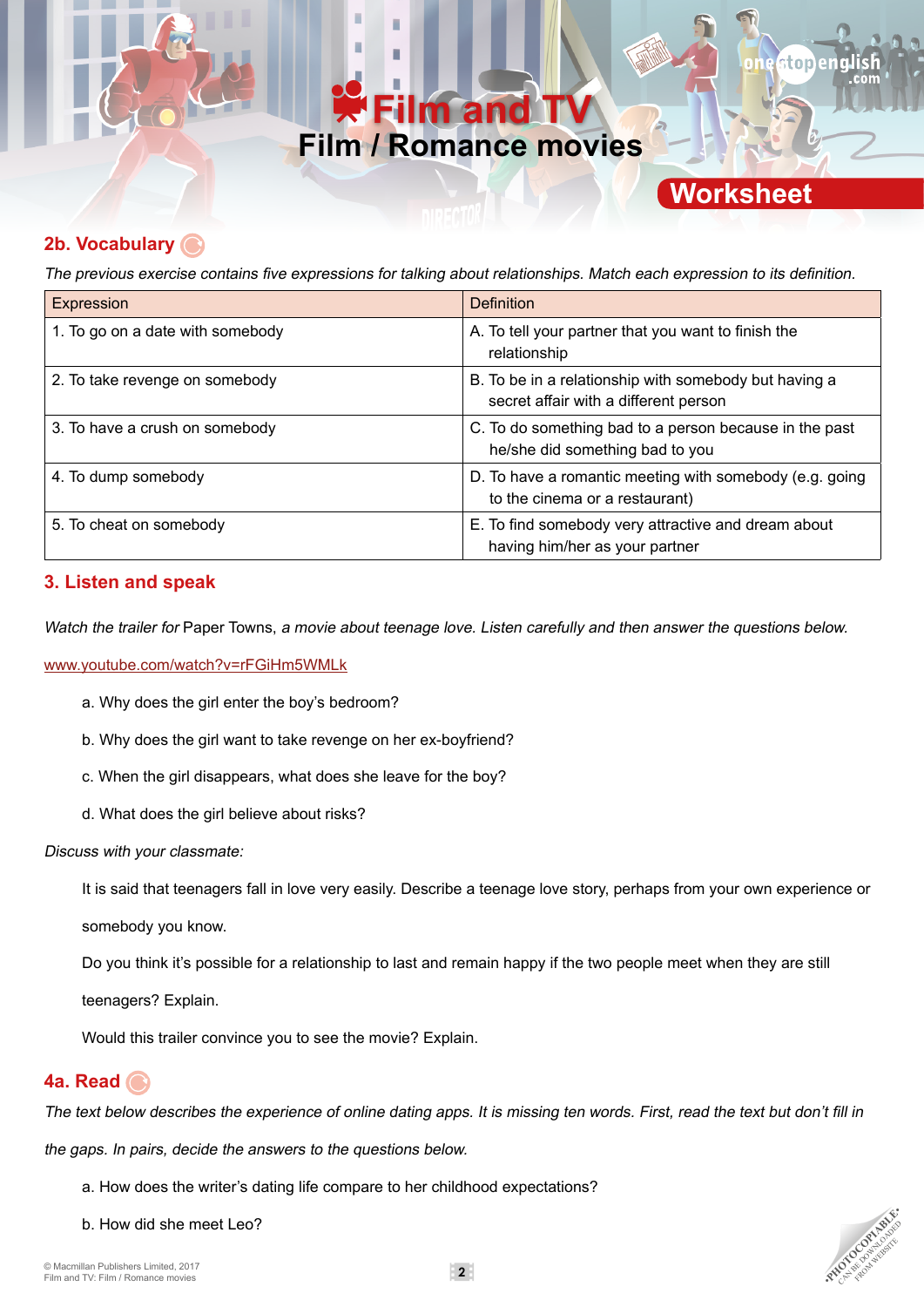## **Film and TV Film / Romance movies**

**Worksheet**

stopena

c. Is Leo now her boyfriend? Explain.

d. What is her conclusion about dating apps?

#### Dating apps: for better or for worse

As a little girl, I had many ideas about how I was going to meet **the man of my \_\_\_\_\_\_\_\_\_ (1)**. I imagined chatting to a handsome new neighbour or meeting a charming new doctor. What I didn't imagine was swiping right on a photo in cyberspace. What would Emily Bronte think of 21<sup>st</sup> century romance?

I've met various men from dating apps. There was Steve, who was friendly and funny but **we had no \_\_\_\_\_\_\_\_\_\_\_ (2)** together. There was Rob who was totally gorgeous but had zero personality. There was also Jeff who I suspected was married and just wanted to cheat on his wife! And most recently, there was Leo. When I first saw Leo's dating profile, I knew I was going to like him. He was exactly my type: tall, dark and handsome with a **good \_\_\_\_\_\_\_ of humour (3)** and an optimistic attitude. After a few flirtatious messages, I gathered up the courage to **ask him \_\_\_\_\_\_\_\_\_ (4)** to see a movie. And for once **reality lived \_\_\_\_\_\_\_ to my expectations (5)**. Our first date quickly led to a second, then a third. I tried to tell myself not to get too hopeful but what could I do when he seemed so perfect?

Perfect he remained for a full nine days. There were flowers, romantic dinners and goodnight kisses. And then came the message that nobody ever wants to get. The one that says: '**It's not you, it's \_\_\_\_\_ (6)**.' The one that very politely explains that: 'I **broke \_\_\_\_\_\_ with (7)** my girlfriend a month ago but I think I'm still in love with her. We've decided to **get \_\_\_\_\_\_ together (8)**.' It seems that Leo was **too good to be \_\_\_\_\_\_\_ (9)** after all.

Despite it all, I haven't lost faith in dating apps. I don't know if it will help me find **the love of my** (10) but at least I can have fun trying.

## **4b. Vocabulary**

*Read the text again and complete the gaps using the ten missing words.*

|  |  | out true dreams up me chemistry life back sense up |  |  |
|--|--|----------------------------------------------------|--|--|
|  |  |                                                    |  |  |

*With your classmate, try to decide the meaning of each of the ten expressions.*

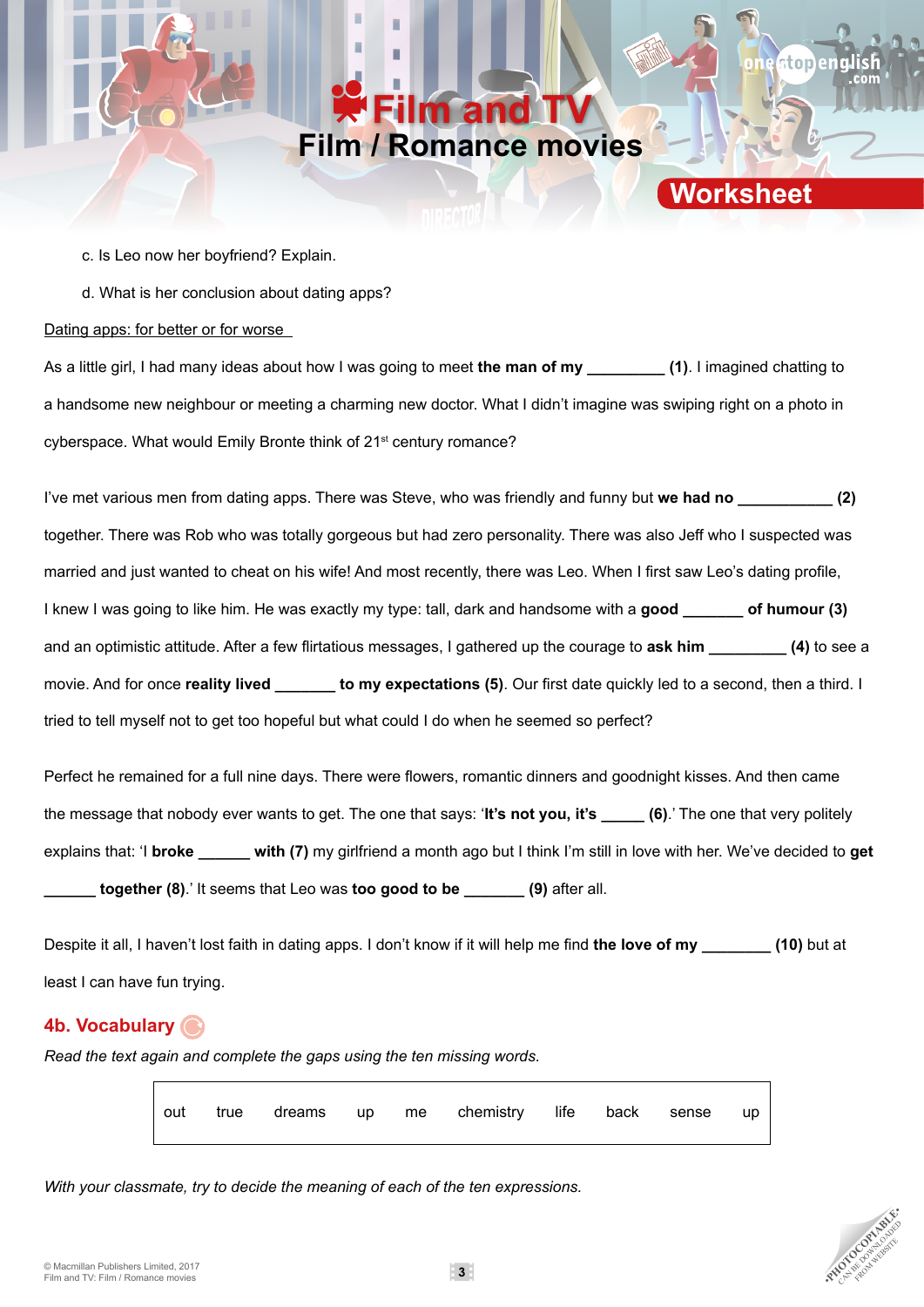## **Im and Film / Romance movies**

**Worksheet**

tonena

### **5. Listen and speak**

Watch the trailer for Her, a futuristic movie about a man who falls in love with an artificial-intelligence computer. Listen carefully and then answer the questions below.

#### www.youtube.com/watch?v=ne6p6MfLBxc

- a. What information did the computer discover in the man's emails?
- b. What does the computer want from her relationship with the man?
- c. What accusation does the man's ex-wife make when he tells her about his new relationship?
- d. What does the man's friend say about joy?

#### Discuss with your classmate:

What comment do you think the movie *Her* is trying to make about modern society?

Do you think it would be possible to have a happy relationship with a person who you have never met in person?

Do you think that long-distance relationships can work? (When the two people live in different countries/regions and

don't meet regularly.) Explain.

### **6. Speak**

Most psychologists agree that almost all relationships have similar stages. Look at these stages in the diagram below.



Talk to your partner about a relationship, describing as many of the above stages as possible. This could be a relationship

from your own life or between characters from a movie (see box on the next page for suggestions).

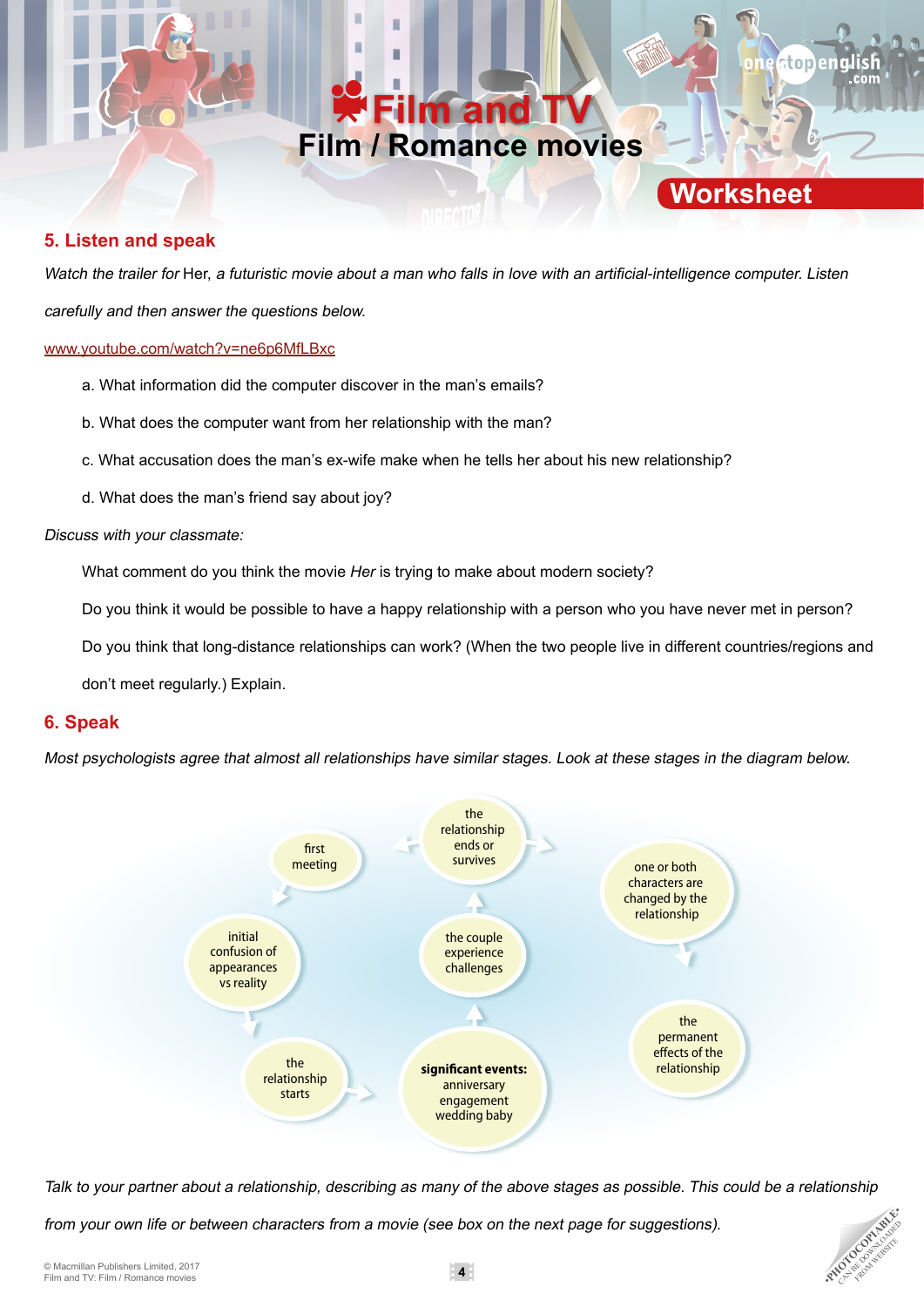## **Film and TV Film / Romance movies**

# **Worksheet**

stopenal

R

| When?                             | <b>Movies</b>                                                                    |
|-----------------------------------|----------------------------------------------------------------------------------|
| Recent movies                     | One Day, The Fault in Our Stars, Moonrise Kingdom, Bridget Jones, Twilight       |
| Movies from ten years ago or more | Titanic, Love Actually, Pretty Woman, Brokeback Mountain, Notting Hill           |
| Old, classic movies               | Gone with the Wind, Casablanca, Dirty Dancing, Grease, Annie Hall, Groundhog Day |

## **7. Write a chat (optional)**

Step 1: Work in pairs. Imagine that you have access to various profiles on Mixer, a new dating app. Below there are six profiles. First read the profiles and try to imagine more about the personalities of the characters.

| Name: Tom                                                              | Name: Irene                                               | Name: Don                                                       |  |  |
|------------------------------------------------------------------------|-----------------------------------------------------------|-----------------------------------------------------------------|--|--|
| Age: 32                                                                | Age: 41                                                   | Age: 53                                                         |  |  |
| Appearance: Tall, brown eyes,<br>black hair                            | Appearance: Very tall, brown eyes,<br>brown hair          | Appearance: Really tall, brown eyes,<br>black/greyish hair      |  |  |
| Body type: Slim                                                        | Body type: Curvy and athletic                             | Body type: Well-built and athletic                              |  |  |
| Interests: Football, going to the pub                                  | Interests: Football, pop music,                           | Interests: Opera, Poetry, Latin music                           |  |  |
| with friends                                                           | fashion                                                   | Ideal first date: Cocktails, then<br>dancing                    |  |  |
| <b>Ideal first date:</b> Going to a football                           | <b>Ideal first date:</b> Food and drinks at               |                                                                 |  |  |
| match, then burgers and beers                                          | home                                                      | Ideal partner: Curvy body type,                                 |  |  |
| Ideal partner: Tall, funny, intelligent,<br>blonde                     | Ideal partner: Red hair, interested in<br>football and TV | younger than him, funny                                         |  |  |
|                                                                        |                                                           | <b>Can't stand: Football</b>                                    |  |  |
| Can't stand: Dancing                                                   | Can't stand: Rock music                                   |                                                                 |  |  |
| Name: Sandra                                                           | Name: Stephen                                             | Name: Carla                                                     |  |  |
| Age: 25                                                                | Age: 28                                                   | Age: 37                                                         |  |  |
| Appearance: Medium height, blue<br>eyes, blonde hair, works as a model | Appearance: Medium height, blue<br>eyes, red hair         | Appearance: Medium-height, brown<br>eyes, black hair            |  |  |
| <b>Body type:</b> Slim and athletic                                    | Body type: Stocky                                         | <b>Body type: Curvy</b>                                         |  |  |
| Interests: Yoga, Philosophy, Long<br>walks                             | Interests: TV series, rock music,<br>skateboarding        | Interests: Literature, salsa dancing,<br>football               |  |  |
| Ideal first date: Cooking a vegetarian                                 | Ideal first date: Netflix and pizza                       | Ideal first date: Beer and pizza in the                         |  |  |
| meal together                                                          | Ideal partner: Good sense of                              | local pub                                                       |  |  |
| Ideal partner: Athletic, serious, very<br>intelligent                  | humour, interested in music, not an<br>intellectual       | Ideal partner: Good sense of<br>humour, very attractive, sporty |  |  |
| Can't stand: The pub                                                   | Can't stand: Sports                                       | Can't stand: Tall men                                           |  |  |

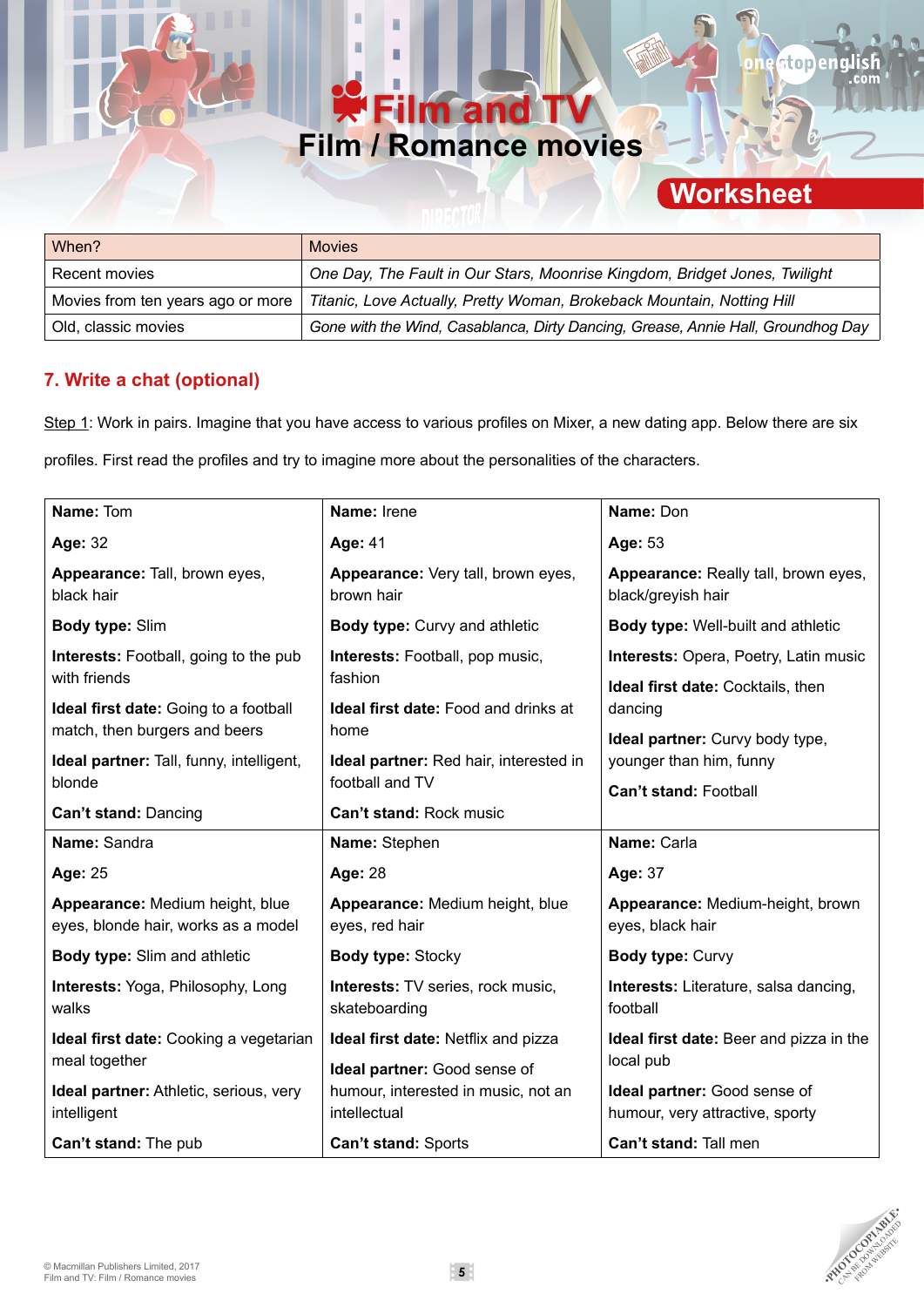

Step 2: In the same pairs, imagine two people from the profiles who would be an interesting combination. You are going to create a short online chat between these two characters. Before you begin, read the short chat below between the characters Tom and Sandra.

| Sandra                                                      |                                                         |          |                                                                                                                        |            |             |
|-------------------------------------------------------------|---------------------------------------------------------|----------|------------------------------------------------------------------------------------------------------------------------|------------|-------------|
| <b>Sandra</b>                                               |                                                         |          |                                                                                                                        | Tom<br>Hi. | 9:55 PM //  |
| Hello.<br>9:57 PM                                           |                                                         |          | I Like your profile photo.                                                                                             |            | 9:58 PM //  |
|                                                             | Oh, thanks. Your photo is interesting!                  | 9:58 PM  | I'm an interesting guy. Your profile<br>says that you like yoga.                                                       |            | 9:59 PM //  |
| Have you ever done yoga?                                    | Yes! I'm actually a professional instructor.<br>9:59 PM |          |                                                                                                                        |            |             |
|                                                             |                                                         |          | I've always wanted to. 10:00 PM /                                                                                      |            |             |
| Really? But you've never done it?                           |                                                         | 10:00 PM |                                                                                                                        |            |             |
|                                                             |                                                         |          | No but I'm thinking of starting a course.<br>Where do u teach it?                                                      |            | 10:01 PM // |
| Wait. I'm reading your profile.                             | 10:02 PM                                                |          |                                                                                                                        |            |             |
|                                                             |                                                         |          | Oh, I wrote that a long time ago. I need<br>to update some of the information. $_{10:02}$ PM $\mathcal{N}$             |            |             |
| It says you like the pub and football.<br>Eww! Not my type. | 10:05 PM                                                |          |                                                                                                                        |            |             |
|                                                             |                                                         |          | Ok, I'm a football fan. But I did yoga once<br>with my ex. And I admit, I'm not a<br>vegetarian but I like vegetables! |            | 10:06 PM // |



**PHOTOCOPIABLE**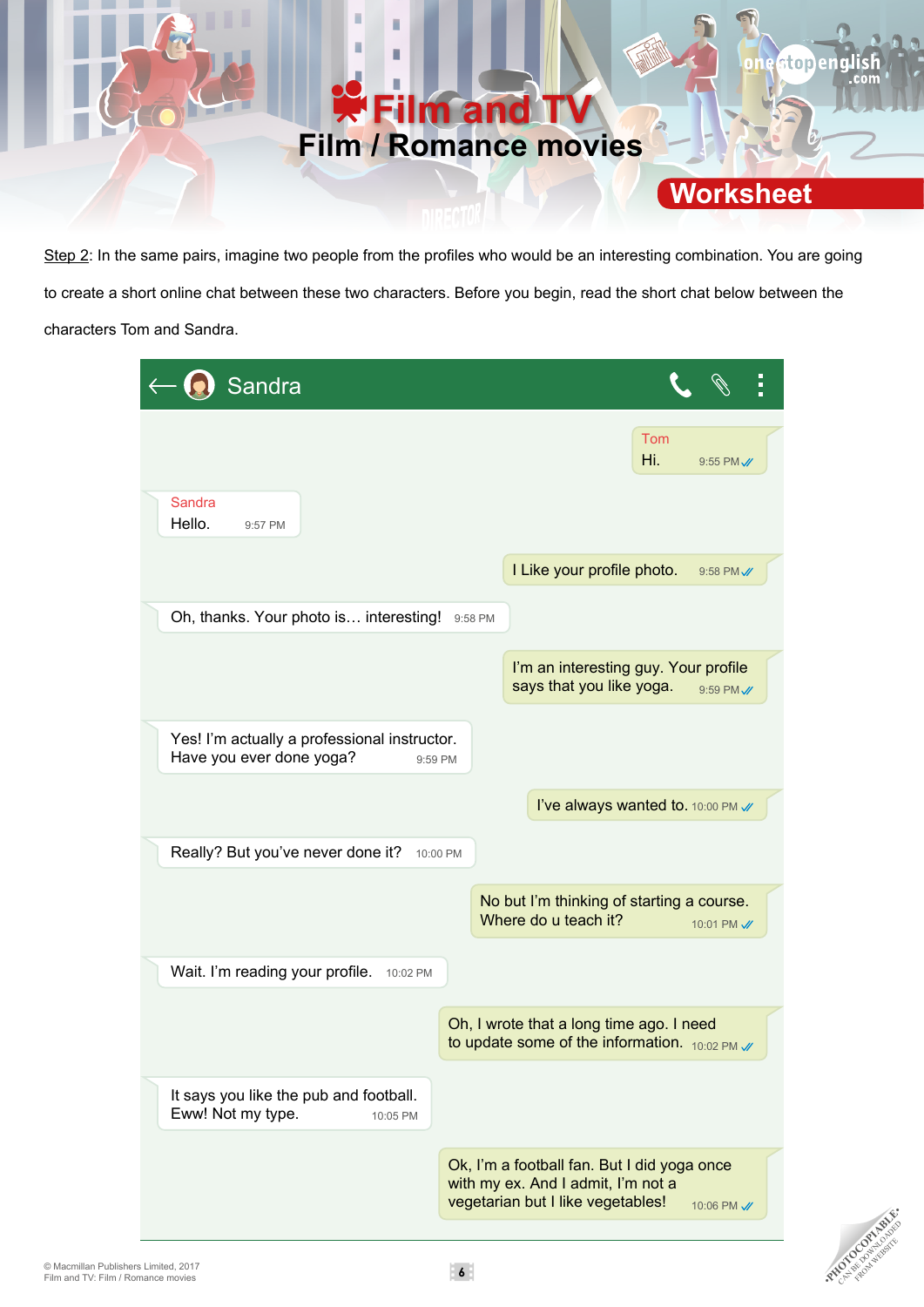

| You also like blondes       | 10:06 PM |                                                                |             |
|-----------------------------|----------|----------------------------------------------------------------|-------------|
|                             |          | What can I say? I think we'd<br>have good chemistry!           | 10:07 PM // |
| In your dreams.<br>10:07 PM |          |                                                                |             |
|                             |          | We should go on a date.<br>I'll cook you some tofu! 10:08 PM V |             |
| Goodbye.<br>10:09 PM        |          |                                                                |             |

Step 3: Now begin to write your chat. Use the template at the end of this worksheet. You should write the messages for one character and your partner will write the other, passing the page to each other to complete the story. Try to incorporate some new expressions from this lesson.

Step 4: Allow your other classmates to read the chat you have created.